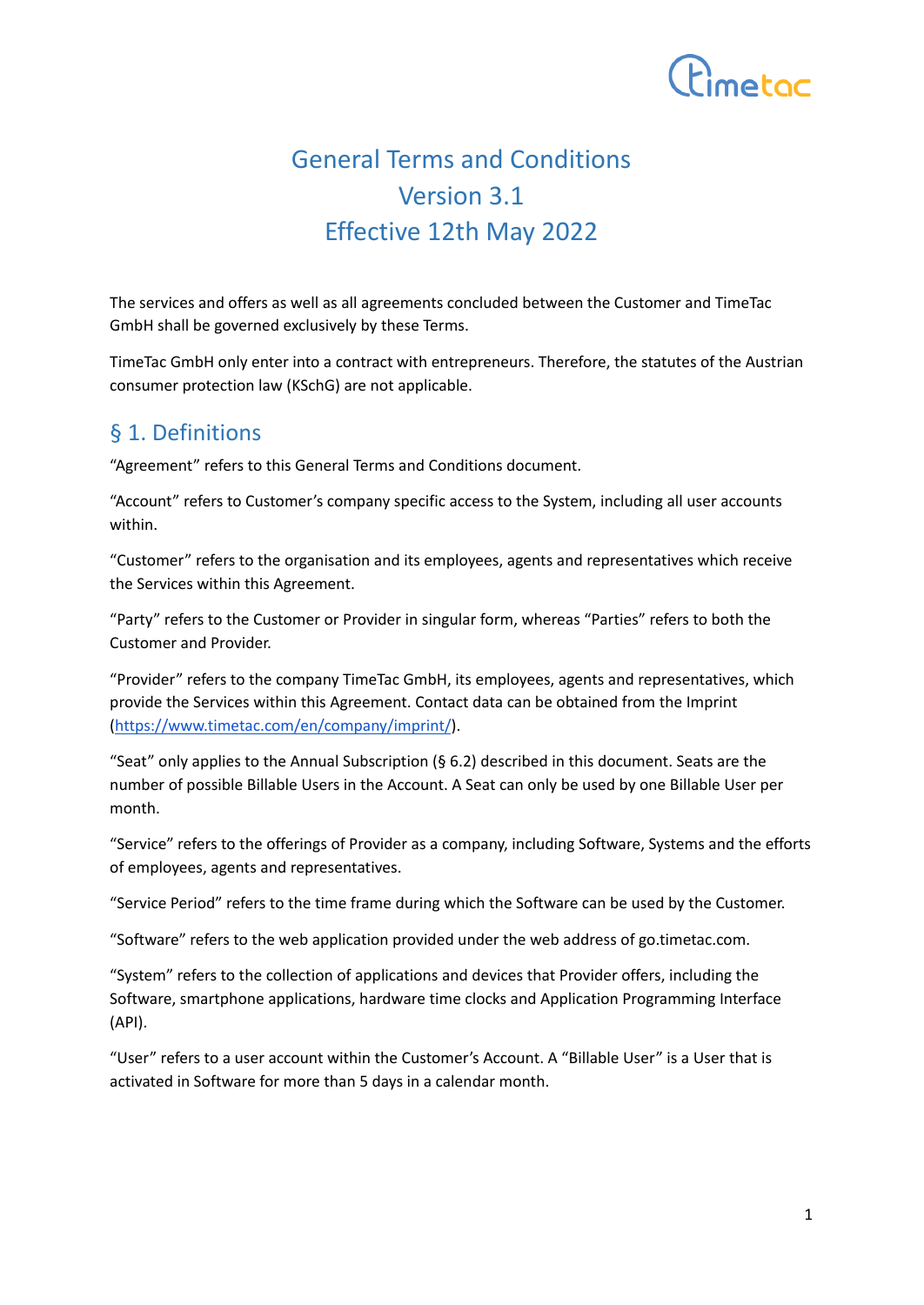

## § 2. General Provisions and Applicability

Provider offers its Customers the use of time tracking and attendance on the website go.timetac.com, including adjoinings Services.

Internet access is required in order to use the Systems. Please note that internet access is not provided by Provider.

The acceptance of this Agreement may only be carried out by authorised persons of the Customer.

The Agreement applies to all Services which are supplied to the Customer by Provider, as well as any future business transactions between the contracting Parties. Conditions of the customer which conflict with or deviate from these terms are not applicable unless the Provider has explicitly agreed to their validity in writing.

Customer agrees and consents to receive electronically all communications, agreements, documents, notices and disclosures that Provider provides in connection with Account.

These communications include:

- 1. Agreement and policies Customer agrees to, including updates to this Agreement or these policies;
- 2. Account details, history, transaction receipts, confirmations, invoices, and any other Account or transaction information;
- 3. Legal, regulatory, and tax disclosures or statements Provider may be required to make available to Customer;
- 4. Responses to claims or inquiries filed in connection with Customer's Account.

Provider will provide these Communications to Customer by emailing them to the contact email address listed in Account Management as Contact Person.

It is the responsibility of Customer to provide Provider with a true, accurate and complete e-mail address, contact information and billing information. Customer can review and update such information directly within the Account.

## § 3. Free Trial

The Customer may test the Account for period of 30 days without charge. There are no obligations or costs for the Customer when signing up for a free Trial Account.

After the Trial period of 30 days, no further use is possible unless the Trial period has been extended by Provider. A further 30 days after the expiry of the possibly extended Trial period, the Trial Account including the data collected with it will be deleted.

Provider may, in its sole discretion, refuse to allow Customer to establish a Trial Account, or limit the number of Trial Accounts that Customer may establish and maintain at any time.

## § 4. Conclusion and Termination

The conclusion of the contract and thus a transfer to a paid, full version of the Account come about with the optional acceptance of a written Quotation, as well as the mandatory activation of the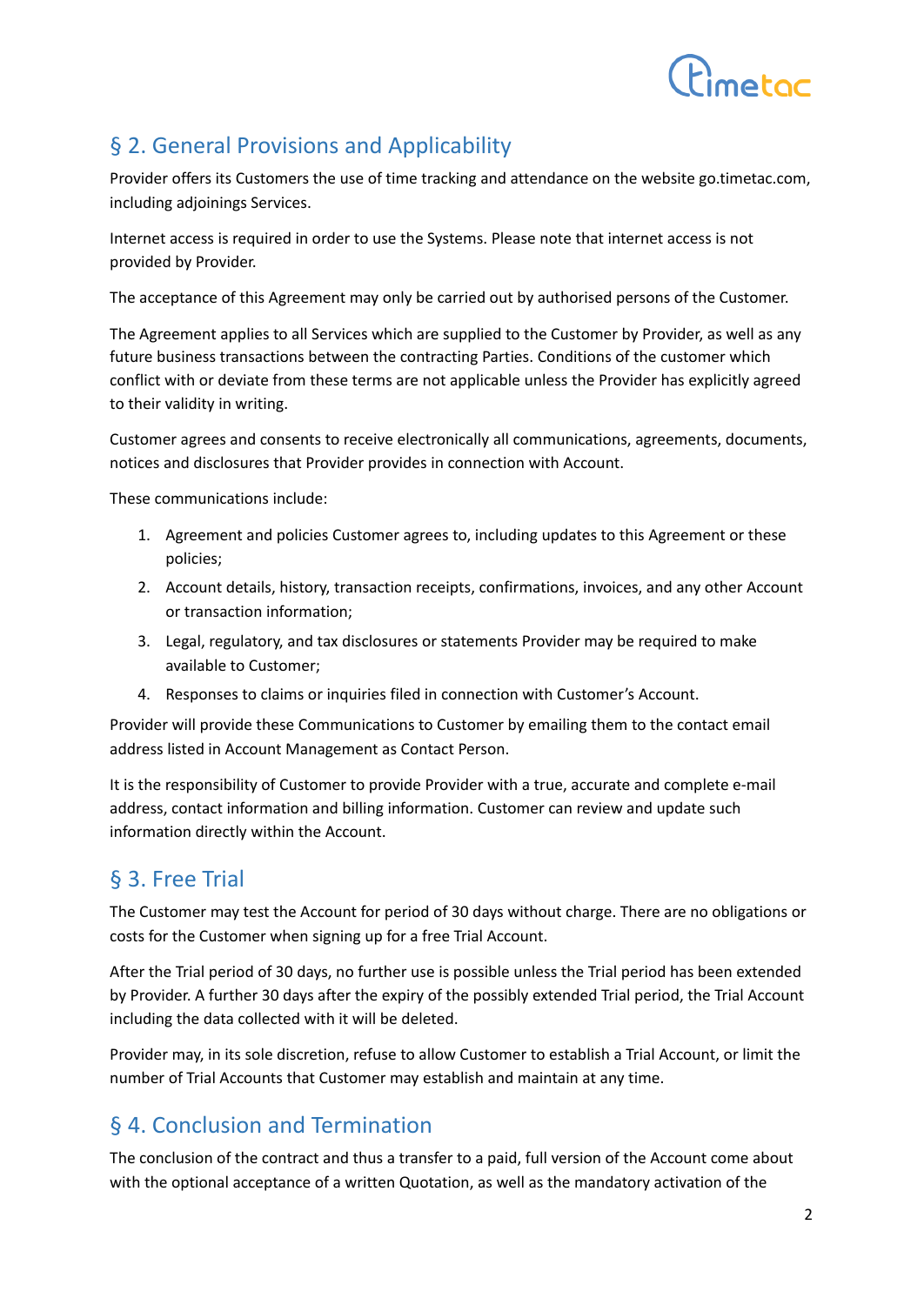System by entering the complete company and payment data within the Software. The payment of the full version begins with the day of the conclusion of the contract, unless otherwise agreed in writing.

The Agreement for usage of the paid Account is drawn up for an indefinite period of time.

The contract can be terminated according to the following conditions:

- Monthly Subscription: The agreement can be terminated on the last day of any given month, providing a period of at least seven days' notice is given
- Annual Subscription: The agreement can be terminated on the last day of the Service Period, providing a period of at least 30 days' notice is given. If a notice of termination adhering to this period of notice is not given, the term is automatically renewed for a further calendar year.

Termination of Agreement can be executed as follows:

- Via e-mail to **[billing@timetac.com](mailto:billing@timetac.com)**
- In writing (recorded letter) to the registered postal address, which can be found within the Imprint ([https://www.timetac.com/en/company/imprint/\)](https://www.timetac.com/en/company/imprint/).

After termination of the Agreement, all open costs will be billed to the Customer. These costs will be in the form of a final invoice and payment is due promptly. Provider reserves the right to terminate Agreement for serious violations (misuse, unauthorised reselling etc.) with immediate effect.

## § 5. Pricing

The prices on the website page [www.timetac.com/en/pricing](http://www.timetac.com/en/pricing) always apply unless an individual quotation has been provided. The quoted prices for all products and Services are to be considered net.

Provider expressly reserves the right to change the listed prices during the Agreement period, exclusively for inflation adjustment.

In the event the contract contains a currency other than the Euro, the provider expressly reserves the right to change the listed prices subject to currency fluctuations.

Customer is responsible for taxes, VAT, import duties and import taxes. Customer is obliged to provide their tax number.

## § 6. Payment and Billing

Upon entering into this agreement, the customer can choose between two terms of subscription according to § 6.1 or § 6.2 of this agreement.

#### § 6.1 Monthly Subscription

The Provider calculates the costs at the end of each calendar month according to the number of Billable Users within the Account and the module assigned to the User. The Service Period is the calendar month of the invoice date. Payment can only be made by credit card or SEPA Direct Debit.

One-off costs, such as hardware or services, are billed separately.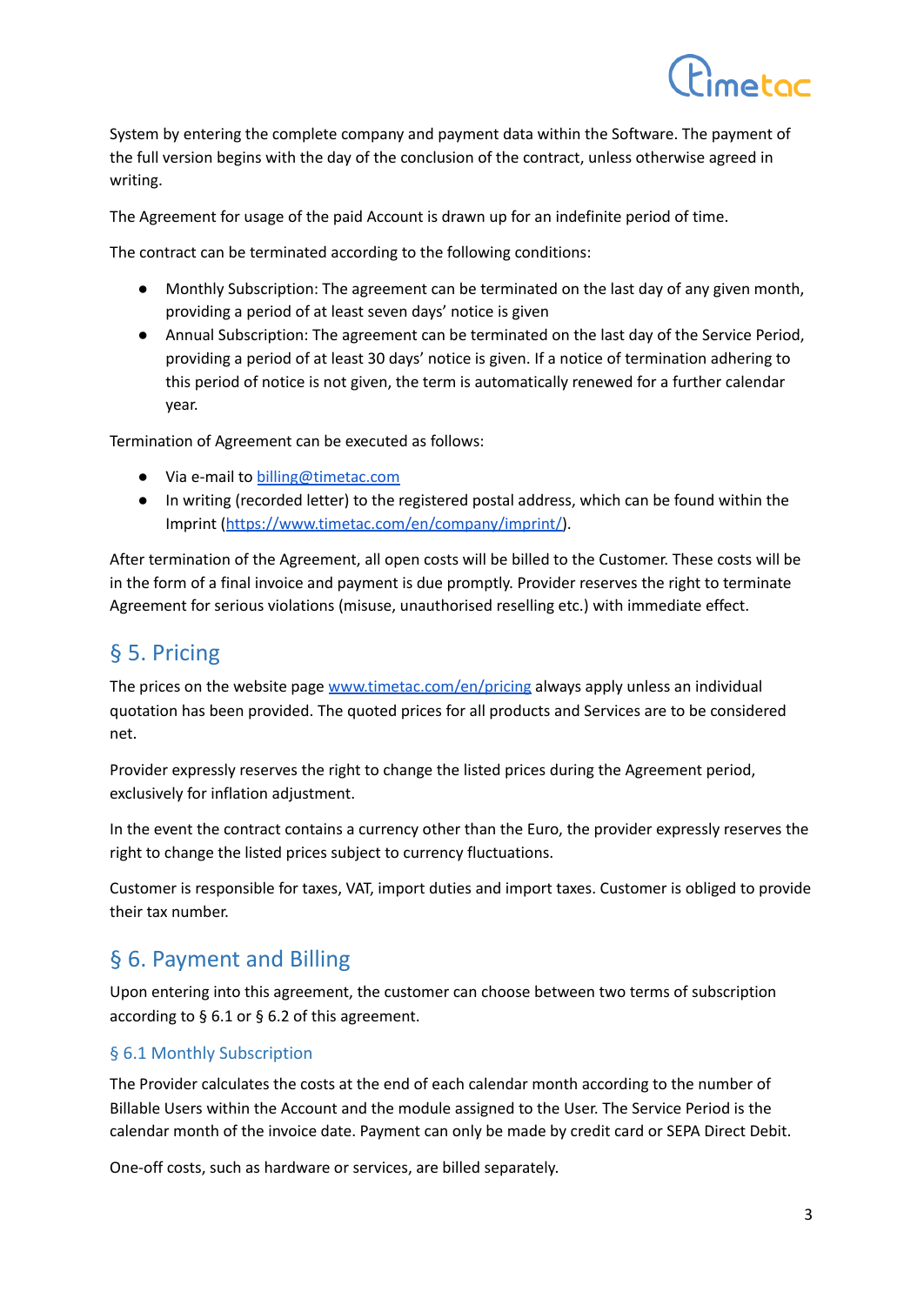

#### § 6.2 Annual Subscription

Upon entering into this Agreement, or changing from Monthly Subscription (§ 6.1) to Annual Subscription, the Customer picks a number of Seats per module. The cost for the selected Seats and modules is billed for a Service Period of one year in advance.

In case more than the billed Seats are needed, those Seats are billed pro-rata for the remainder of the Service Period, beginning with the start of the month in which the additional Seats are occupied. The costs are billed at the end of the month. The amount of additionally required seats is calculated on the basis of the number of Billable Users.

One-off costs, such as hardware or services, are billed separately.

The provider does not reimburse for unoccupied Seats. The number of seats purchased in the invoice at the beginning of the Service Period, as well as any additional Seats purchased during the Service Period, can be used until the end of the Service Period. In case of automatic renewal of the Annual Subscription, the number of Billable Users at the end of the current Service Period will be taken as the number of required Seats for the new Service Period.

In case the total amount due for the Annual Subscription is higher than €2,000 (excl. VAT), payment must be made in advance by bank transfer before usage of the Software may begin. For pro-rata payment of additional Seats and for the payment of one-off costs, a credit card or SEPA Direct Debit mandate must be entered into the Account Management in TimeTac.

#### § 6.3 General Payment Terms

If Customer pays via credit card or SEPA Direct Debit, Customer is responsible for ensuring that valid payment details are entered within the Software. Anyone using a credit card or SEPA Direct Debit represents and warrants that they are authorised to use the payment method, and that any and all charges may be billed to that credit card or bank account and will not be rejected. If a debit of payment is not possible due to a fault of the Customer, Provider reserves the right to charge additional costs and interest on arrears to the customer. Interest on arrears are agreed according to company interests in § 456 UGB (Austrian Commercial Code).

Changing from Monthly Subscription (§ 6.1) to Annual Subscription (§ 6.2) or vice versa can be done at the end of every month (for Monthly Subscription) or at the end of the Service Period (for Annual Subscription).

The generated invoice contains a detailed list of all Services, and is automatically sent via e-mail.

Payment of the invoice is made according to the payment method or methods made available by Provider in the country of the customer.

Should Customer fall into arrears with payments more than fourteen (14) days, Provider shall be entitled to deactivate access to Systems, terminate the Agreement and service the outstanding claims.

## § 7. Terms of Use

Provider provides the Customer with the System to cover the functionality described in § 8 (Software Scope) in such a way that the use of the functionalities is possible by the Customer. In the course of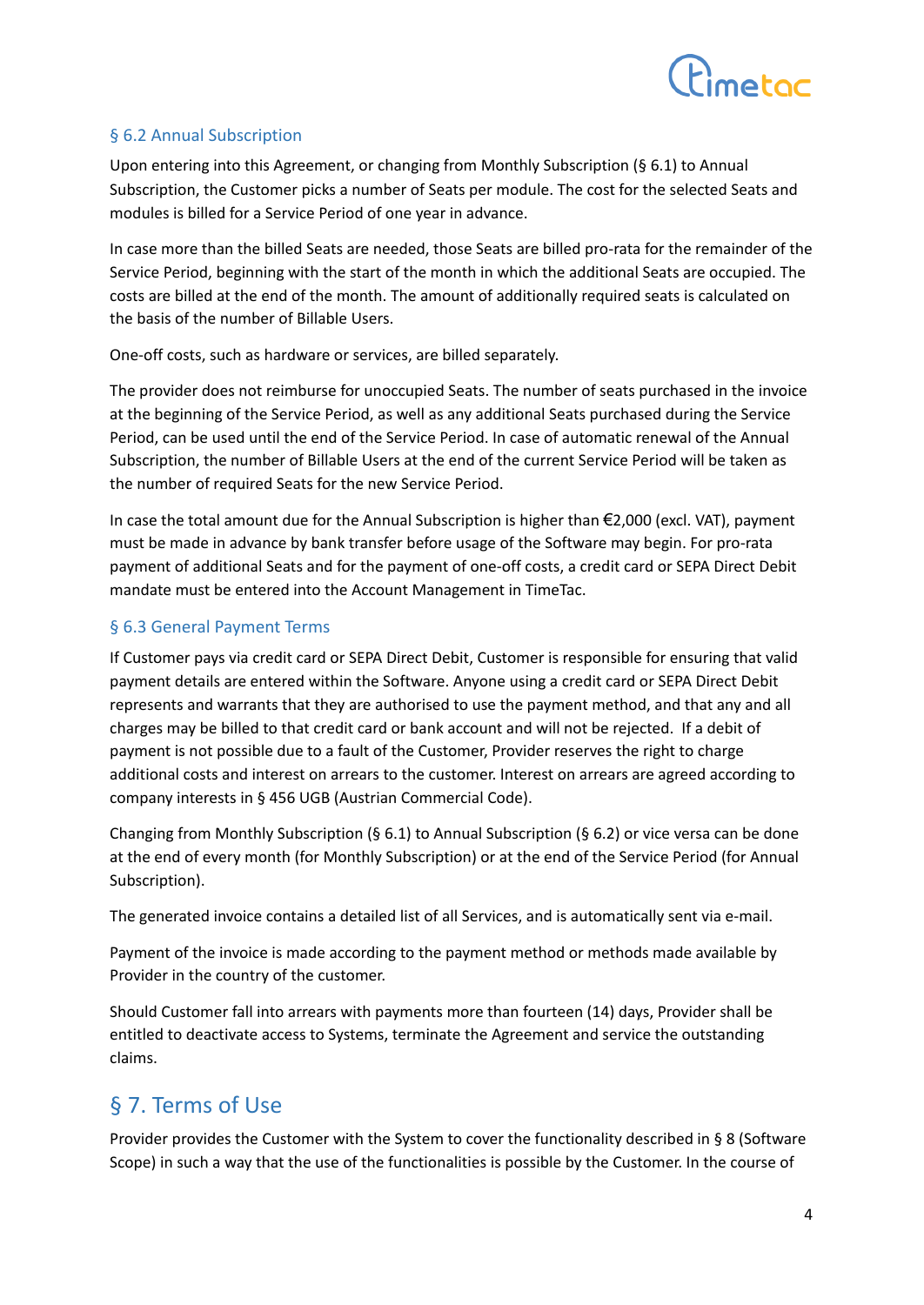

this Agreement, Provider does not grant the Customer the right to reproduce, edit, pass on or in any way modify the Software on the part of the Customer.

The Customer is obliged to protect the access data for the Account from the unauthorised knowledge of third parties. Customer is responsible for maintaining adequate security and control of any and all IDs, passwords, user identification numbers, API keys or any other codes that are used to access Account. Customer will immediately notify Provider of any unauthorised use of Customer's Account. Provider is not responsible for any losses due to stolen or hacked passwords in the area of influence of the Customer.

The Customer is prohibited from misusing the Systems of Provider. The Customer ensures that they will use no devices or equipment, software or other data in a manner which will result in changes to the Software or affect the availability of the System.

If the Customer violates these Terms of Use, the Provider shall deprive the Customer of the right to continue to use the Systems without reimbursement of any costs.

### § 8. Software Scope and Availability

Unless otherwise contractually agreed, the scope of services of the Software is described in Appendix 1 (Scope of Services). The Provider is entitled to change the agreed scope of the Software at any time, if this results in an improvement of the Software concerned, a change in the legal situation requires such changes, such a change due to practical experience is appropriate or if the change is customary and taking into account the mutual interests of the Customer is reasonable.

If Provider supplies any additional, complimentary Software or any other Service within the Quotation, then this can be withdrawn at any time and will pose no future obligation.

#### § 9. Data Protection

Protection and security of data is an essential interest of both Parties. How data is processed is detailed in the Data Processing Agreement.

A general oversight on how data is processed and what measures Provider takes to ensure the protection and security of Customers data can be found in the Security and Data [Protection](https://www.timetac.com/en/company/security-data-protection/) section of the Provider's website.

## § 10. Duty of Inspection and Notice of Defects

The Customer is obligated to monitor the Software for obvious defects that are immediately noticeable to an average Customer and to report any defects within 2 weeks of commissioning with a detailed defect description.

Non-obvious defects must be reported by the Customer no later than 2 weeks after detection.

In the event of a breach of duty to inspect and to give notice of defects, the Software shall be deemed accepted in view of the defect in question.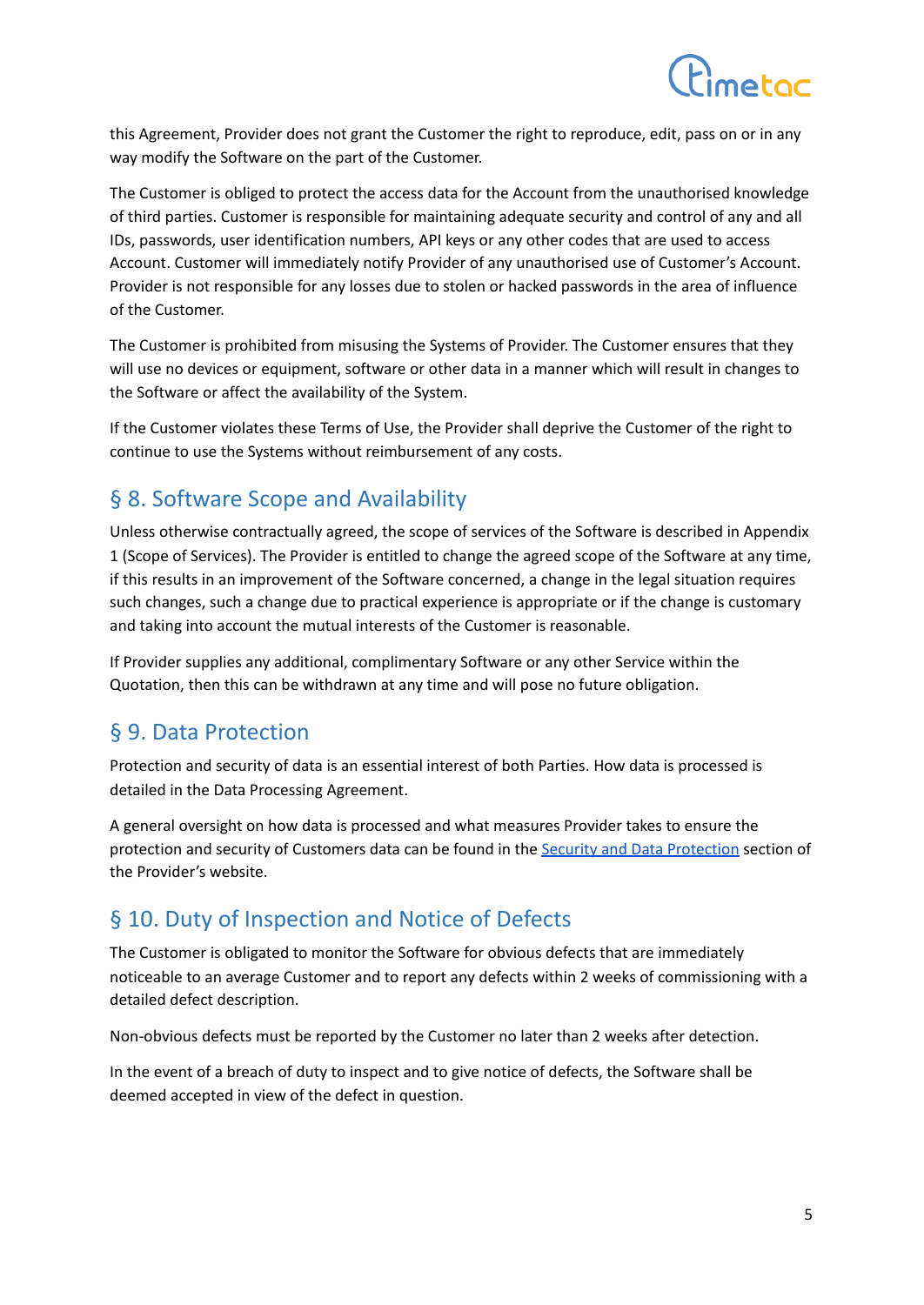

## § 11. Liability

Provider is not liable for damages caused by third parties, acts of nature (e.g. fire and water damages, direct or indirect lightning strike) or actions made by the Customer and their employees.

Provider refuses to accept any liability for lost profit, consequential damages, immaterial damages, unrealised savings, interest losses, financial losses and claims made by third parties on the basis of product liability.

Provider is also not liable for the contents, correctness or completeness of data passed on by the Customer.

Provider takes no responsibility that the System provided will meet all requirements set by the Customer or will achieve the desired economic success.

Provider takes no responsibility for slight negligence. Provider takes responsibility for gross negligence. The maximum amount guaranteed is restricted to the stipulated annual fee or the agreed licence fee.

In the event Provider additionally resells hardware to the Customer, the warranty for this hardware is limited to the warranty of the respective manufacturer.

Should the Customer violate any regulation or law during usage of the Software, the Customer shall indemnify and hold Provider harmless from all resulting claims of third parties.

## § 12. Compliance with Laws

Customer warrants that the use of Systems and all entered and uploaded data will comply with all applicable laws and regulations and will not damage the rights and freedoms of others.

If Customer's organisation is located in the European Union, or Customer provides access to Systems to anybody in the European Union, Customer understands and will adhere to the responsibilities as a Controller, outlined in the General Data Protection Regulation, and will complete Provider's Data Processing Agreement.

## § 13. Copyright Law

The Software and all additionally provided material remain the sole material and intellectual property of Provider. Should Provider in the duration of this Agreement make changes to the Software, then all resulting modifications remain copyrights and rights of use of Provider.

## § 14. Amendments to the Agreement

Provider reserves the right to alter the Agreement. The Customer will be informed about any new alterations in written form and given a period of two weeks to raise any complaints or concerns after receiving the alterations. If Provider does not receive an objection in written form from the Customer, then the new version of the Agreement will come into effect.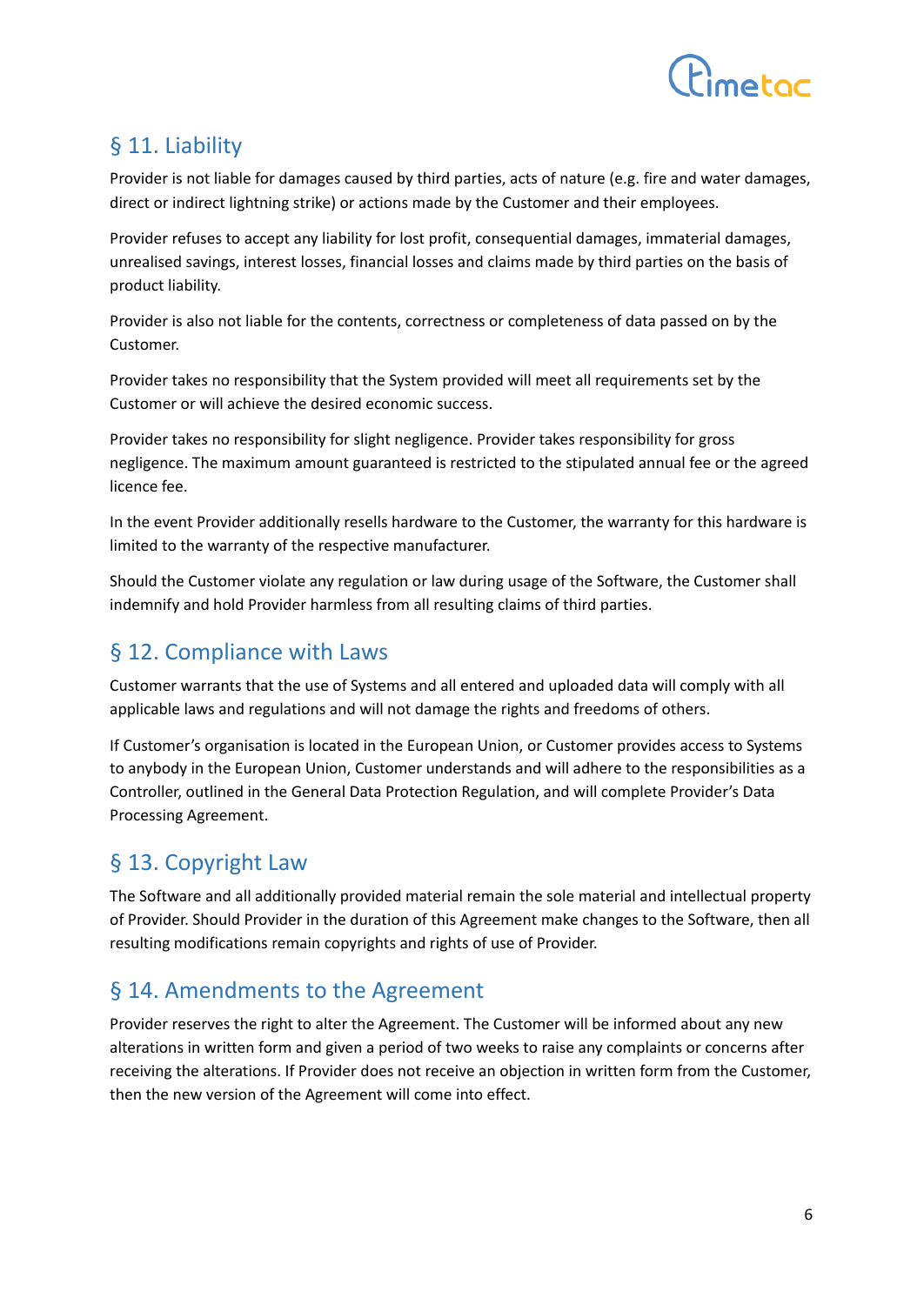

## § 15. Final Provisions

The place of jurisdiction is Graz, Austria. Place of performance is also Graz.

The contractual relations of the contracting Parties are governed exclusively by Austrian law, excluding its conflict of law rules. The application of the UN Convention on Contracts for the International Sale of Goods is explicitly excluded.

The contracting Parties agree to the validity of the contracts in written form.

Should any of the provisions in the Agreement be ineffective or void in part or in whole, then the contracting Parties agree to stipulate a provision that comes closest to the meaning and purpose of the ineffective or void provision.

The contracting Parties expressly waive the right to contest more than half of contracts for error or curtailment.

This version of the Agreement supersedes any previous version, including Appendices.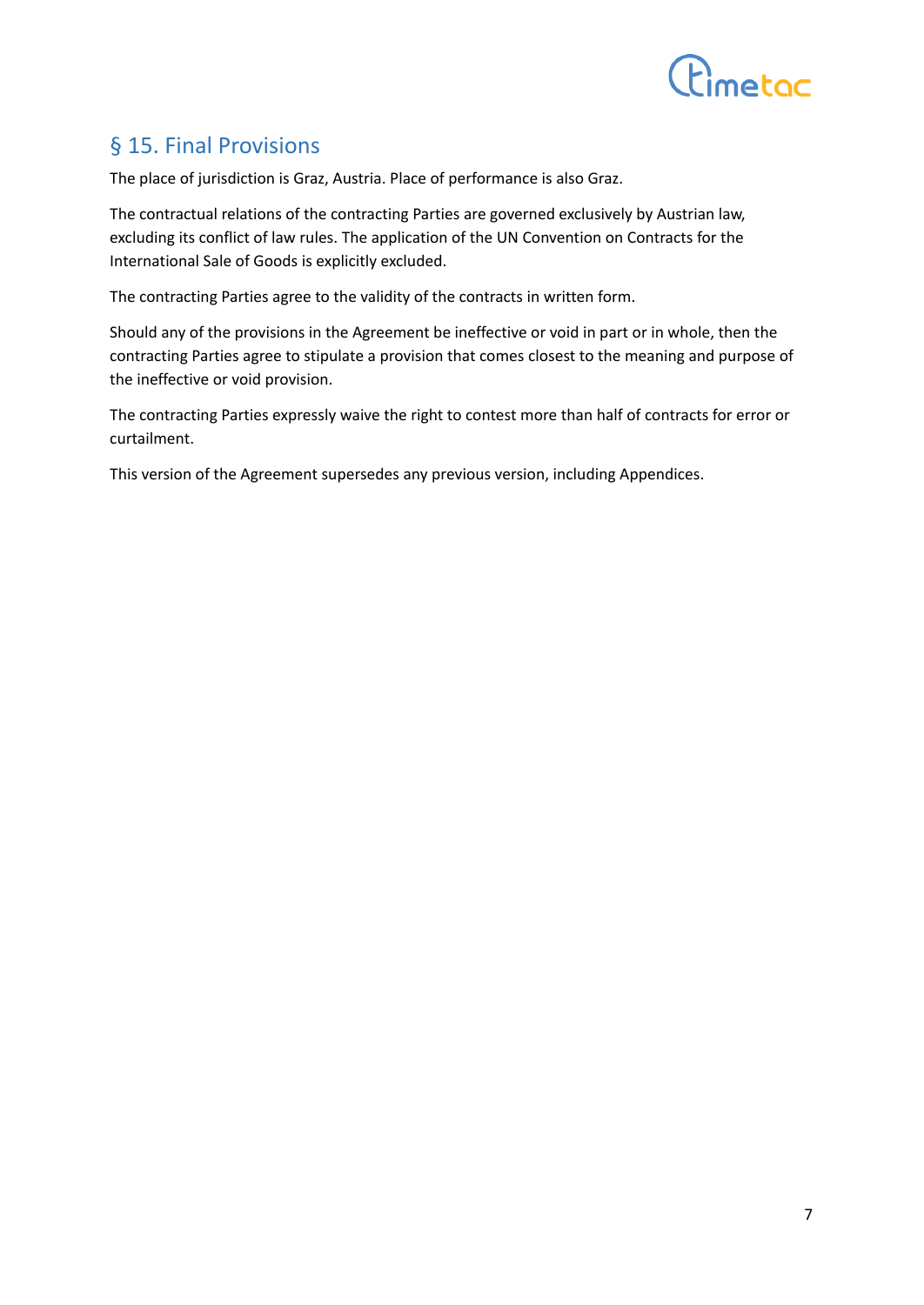# $f<sub>inter</sub>$

## Appendix 1 - Scope of Services

## 1. Product Description

TimeTac is a modular time tracking system and distributed as SaaS (Software as a Service). The SaaS model is based on the premise that software and IT infrastructure are maintained by an external IT provider and used by the customer as a service.

Access to the software is gained via modern web browsers or apps. The SaaS model saves customers most of the operating cost; acquisition cost is eliminated altogether. The service provider maintains all IT administration and routine services like backups and maintenance.

TimeTac is offered as modules for Employee Time Tracking, Project Time Tracking, Leave Management, Shift Planning and TimeTac Health. A number of possible configurations and modules allows for perfect optimisation to your needs.

#### 1.1. TimeTac Employee Time Tracking

TimeTac Employee Time Tracking is the perfect solution for easy, cost-effective and secure time tracking. Attendance as well as breaks can be tracked and differentiated between a maximum of 10 different, customisable tasks. Employees can review their working hours in a clear calendar or list view.

Thanks to a multitude of data export options, TimeTac is easily incorporated in existing operations systems, such as bookkeeping.

The Timesheet Report of TimeTac's Employee Time Tracking module is used as basis for payroll. Each employee is assigned a customisable work schedule. All work schedules can be configured according to regulations such as core times, overtime rules, and comp time. Employees can check their Timesheet Report and confirm it to their managers.

Managers and administrators have the permission to see their employees' work hours and can always correct them or sign them off for payroll.

The most important features:

- Effective time tracking for up to 10 different tasks
- Intuitive use in web on PC/Mac, in apps on mobile devices or via terminals
- Customisable work schedules including overtime premiums etc.
- Useable with any type of employment (full time, part time, hourly wages etc)
- Rules for overtime premiums according to predefined periods
- Flexible break regulations to adhere to work laws and internal limits
- Optimal oversight with the Timesheet Report
- Status overview with live view of employee status
- Extensive reporting options included
- Plenty options for data export available (.pdf, .xls, .csv, .xml)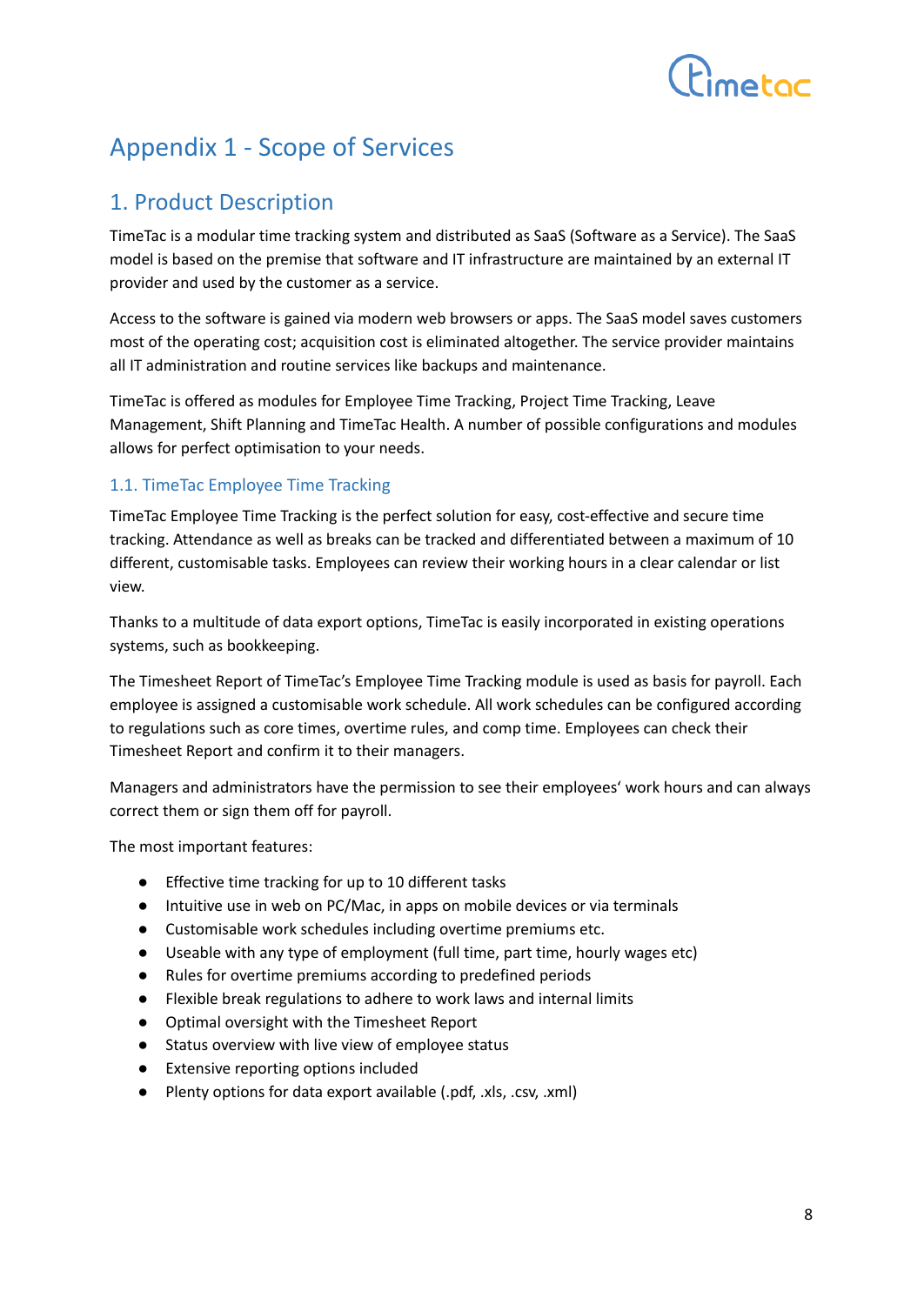

#### 1.2. TimeTac Leave Management

With the module Leave Management TimeTac delivers all the functionality needed for efficient management of requests for leave, comp time, sickness absence or other absences. The functionalities are integrated perfectly into the solution and therefore intuitive to use and give clear oversight of all absences.

Configurable workflows perfectly follow your internal processes for requesting and approving all types of leave. Those workflows can be set up for each department level, can be different for different types of leave and can depict different levels of approval.

Especially helpful is the calculation of leave entitlement depending on your predefined rules. Calendar overviews and department as well as team calendars allow for quick and easy oversight of existing absences and thus processing of requests. On the basis of individual configurations TimeTac can be perfectly shaped to help your internal processes.

The most important features:

- Tracking of leave, comp time, sickness absence and other absences
- Automatic calculation of leave entitlement with different intervals
- Free definition of other absence types according to the requirements
- Many customisation options in terms of workflow, requests, naming, colour coding etc.
- Workflow management for requesting and processing leave requests based on absence types and department workflows
- Public holiday templates for almost all countries internationally (to be extended upon request)
- Extensive reporting and data export included (.pdf, .xls, .csv, .xml)
- Integration of leave days into other calendar tools via export and automatic updates
- Intuitive use in browsers on PC/Mac or mobile via apps on smartphones and tablets

#### 1.3. TimeTac Project Time Tracking

TimeTac's Project Time Tracking is the perfect solution for complex, project-related time tracking. Intuitive handling and clear project structure simplify the display of complex project structures without system side limits.

Define project leaders, assign projects to clients, factor in cost and revenue, and restrict access – many more parameters exist for each project and task.

Simple options for controlling your expenses and time worked on certain tasks are available.

Multiple extensive and differently structured reports allow for oversight on a micro and macro level. These also show what employees currently work on to better keep tabs on progress.

The most important features:

- Exact tracking of project hours
- Flexible definition of project and task hierarchies
- Assignment of project leaders with more permissions
- Restriction for confidentiality and oversight
- Functions for project controlling based on planned data, revenue and cost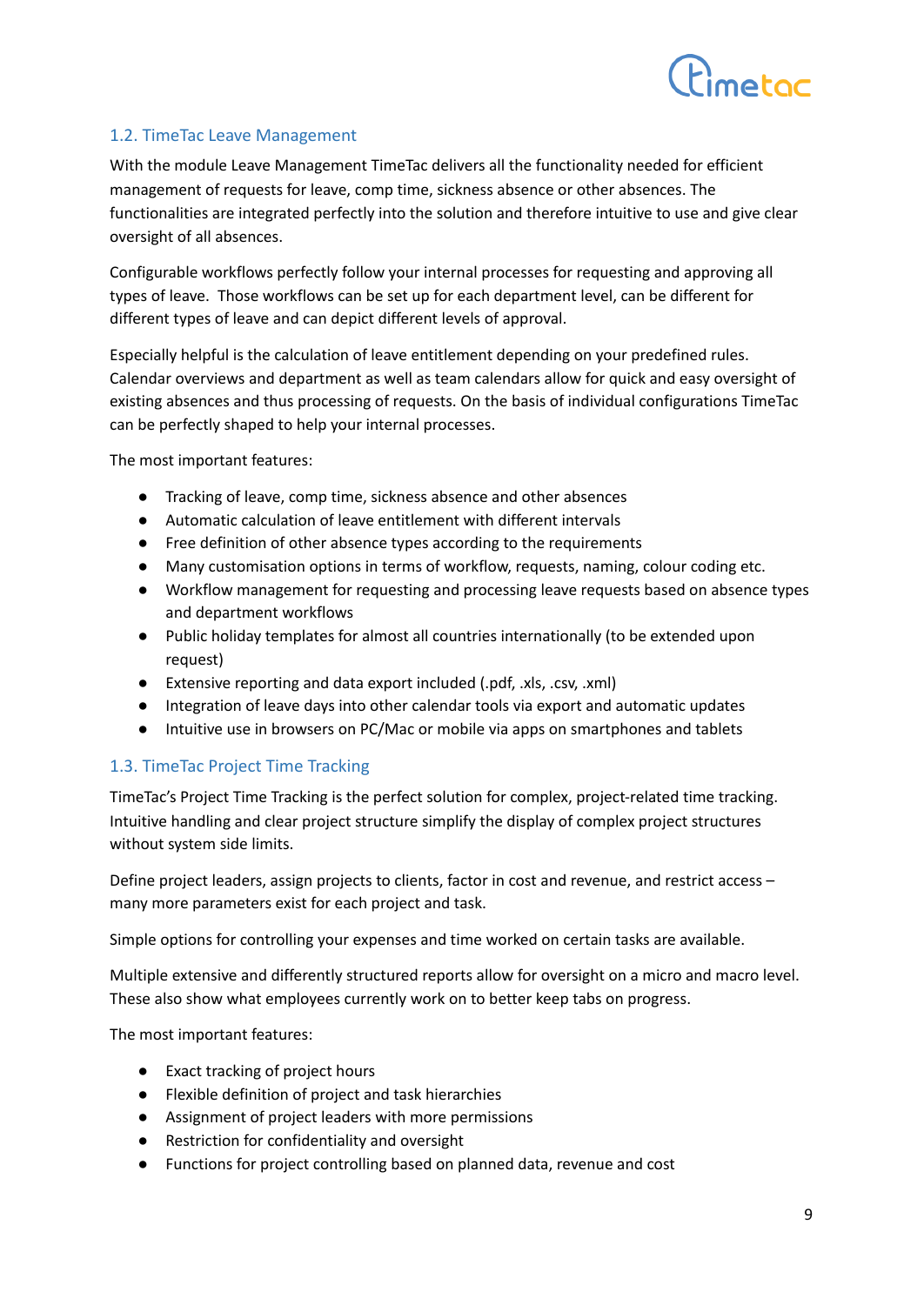

- Project planning to assign resources depending on workload
- Extensive reporting and statistics options
- Many types of exports and/or possible imports via API/interface
- Additional configurable fields for tracking other parameters (such as internal IDs)
- Client logins to view predefined reports at any time
- Use of NFC to simplify the tracking on mobile devices
- Intuitive use in browsers on PC/Mac or mobile via apps on smartphones and tablets
- Project time tracking also available on mobile terminals

#### 1.4. TimeTac Shift Planner

With TimeTac employees and shifts can be planned ahead to different locations from your headquarter. The shift planner allows for flexible planning of your personnel requirements: Assign employees to daily or weekly shifts, however long you need them.

The Shift Planner is a perfect addition to both the Employee Time Tracking and Project Time Tracking module to see not only how much time was worked, but also how much was planned. If you further combine it with Leave Management you will be warned of planned absences when planning shifts.

Employees receive access to their planned shifts in web browsers and on apps for the mobile devices on iOS and Android. Of course you can also export a PDF of created shifts to print or send out.

The most important features:

- Create different locations for planning
- Assignment of employees to certain locations and responsible planners
- Define templates for recurring shifts
- Differentiate certain shifts to work on specific tasks
- Safely plan your shifts before deciding to publish them
- Employees see their shifts online and in the mobile app
- Export shifts planned as PDF
- Combine with Employee Time Tracking to be warned of work hour limits and other regulations
- Combine with Leave Management to see who will be available to take on shifts

#### 1.5. TimeTac Health

With TimeTac Health, employees' 3G evidence can be captured on the move and securely documented for legal proof.

Employees record their current 3G status on the go with the TimeTac app. This requires an EU-compliant certificate on paper or in digital form (PDF or image file). The data is read and transmitted to the TimeTac server. The status of the employees is available at any time for proof to the authorities.

TimeTac Health can be used as a separate module. In combination with the Leave Management module, TimeTac Health automatically takes into account whether an employee needs to be checked or not, because he or she is absent or works in the home office. This is a great advantage, as only employees who work on site at the company's premises need to be checked.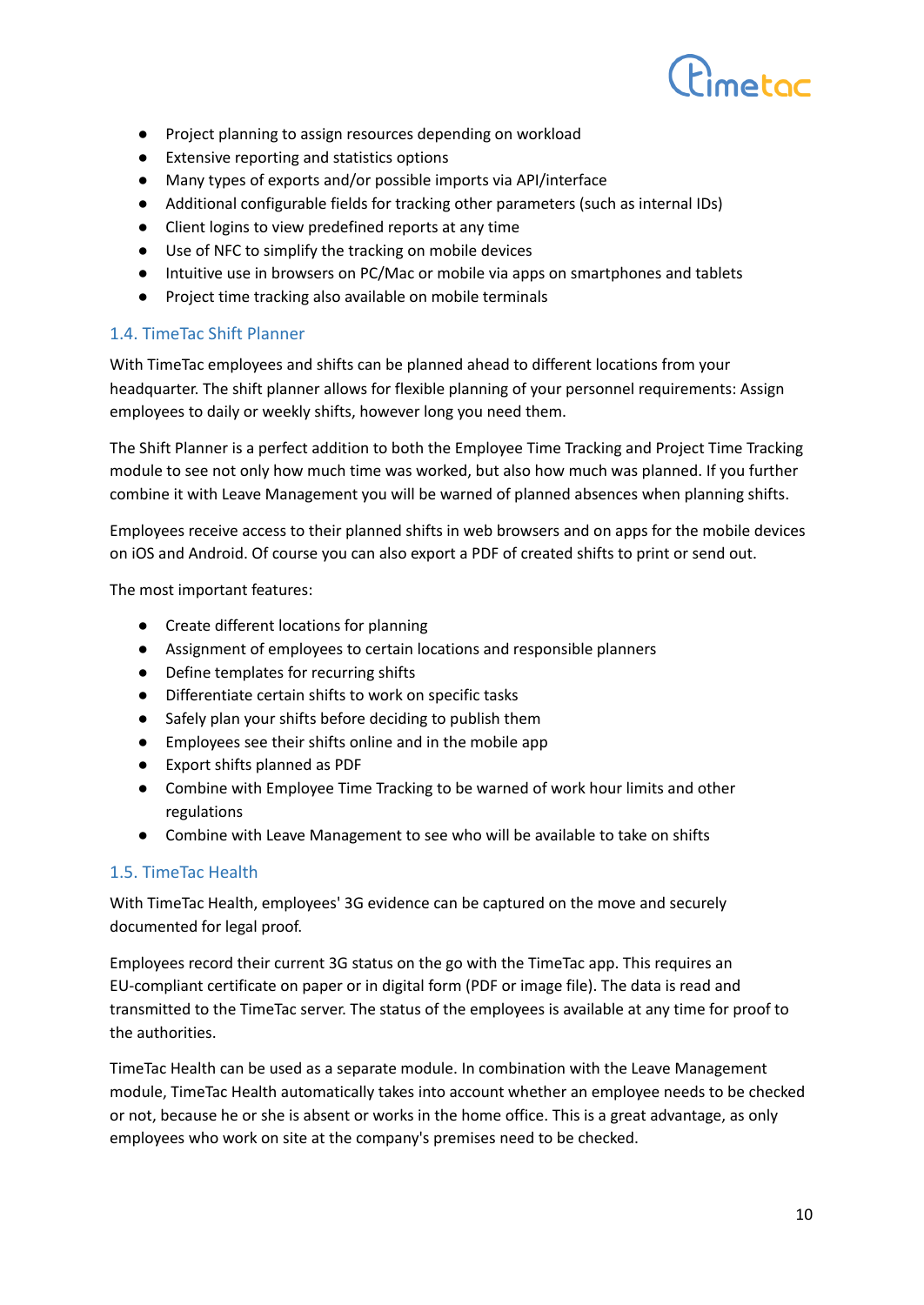

The most important features:

- Dashboard for G-Status
- 3G status documentation of employees
- Rights and role concept for access management
- List of employees whose status needs to be checked
- Easy upload of 3G proof for employees via smartphone
- Clear evaluation of 3G status
- Reports filterable by employee, department, team
- In combination with the leave management module: absence and home office days are automatically taken into account

## 2. Included Services

TimeTac offers extensive services during the contract term. These services include the assurance of uninterrupted availability, constant updates and the specified support services. The Service Level Agreement stating the terms will be sent with this document.

## 3. Optional Services

#### 3.1. Onboarding Service

During the TimeTac Onboarding Service, an experienced TimeTac employee will actively support you in setting up your account. This includes the detailed record of all your requirements, data import and individual configuration of your TimeTac account. Furthermore, you will be assisted in testing and getting to know the features of TimeTac.

Your benefits:

- Contact person within the company for all your questions;
- Enjoying the know how of an experienced TimeTac expert;
- Less effort in putting together the account;
- Optimal configuration;
- Higher acceptance with your employees upon launch

The onboarding process consists of four parts. The service ends with the Go-Live-phase. Afterwards, the TimeTac support team will help you with any questions regarding the everyday use of TimeTac.

The duration of the Onboarding Process depends on the agreed upon Go-Live-date and is set at the beginning of the process. The Onboarding Service does not include any configurations that exceed the standard set of features within TimeTac.

#### 3.2. Interfaces

TimeTac offers integrations to different systems like ERP, CRM, user management, payroll, invoicing, or even single sign on (SSO). Talk to us about your requirements and we will be happy to provide a quote depending on your needs.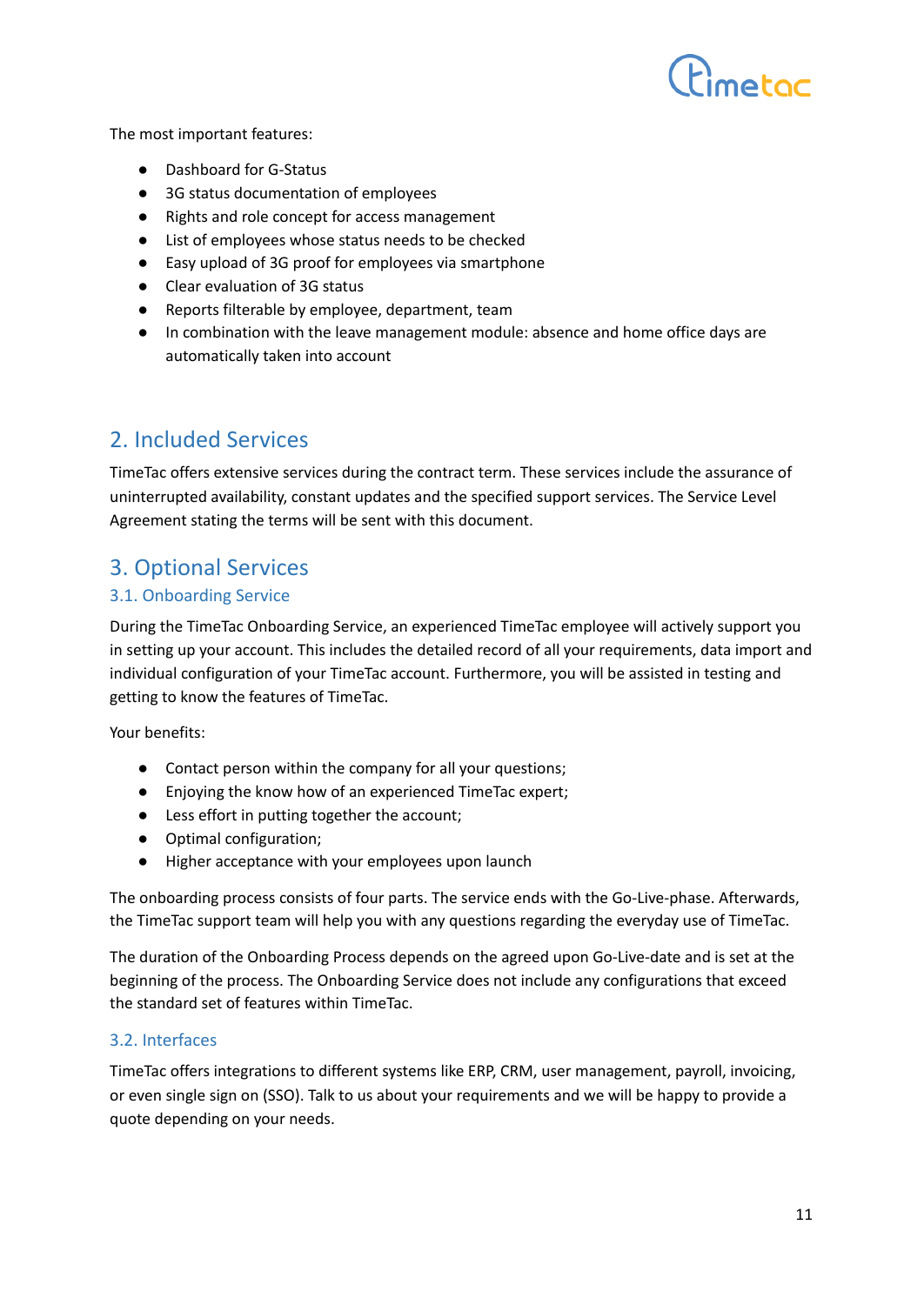TimeTac also offers an application programming interface (API) based on RESTful technology. The TimeTac API is an open interface through which many integrations into existing software landscapes can be built. The TimeTac API is free for our customers and will be set up for you upon request.

#### 3.3. Terminal EVO Basic

Simple terminal to track coming/going/break. Terminal is shipped complete with power adapter and wall mount and has a LAN connection.

- Identification via chip (keyfob) or optionally fingerprint
- Display 3.5" colour TFT with touch
- Casing 202 x 109 x 70 mm (LxWxH), IP54 for front
- Connection via TCP/IP: LAN or optionally WiFi, GSM/GPRS

#### 3.4. Terminal EVO Advanced

Elegant terminal with several possibilities for parameterisation and functionality The control panel can be designed to meet different requirements, several options are available. Terminal is shipped complete with power adapter and wall mount and has a LAN connection.

- Identification via chip (keyfob) or optionally fingerprint
- Display 4.3" colour TFT with touch
- Casing 270 x 140 x 80mm (LxWxH), IP54 for front
- Connection via TCP/IP: LAN or optionally WiFi, GSM/GPRS

#### 3.5. Terminal Mini

A compact terminal to track time wall mounted or mobile, either standard coming/going/break or project time tracking. The terminal is shipped complete with USB charger. The device can be connected via GPRS/EDGE/HSPA+ or WiFi. A wall mount is also available.

- Identification via chip (keyfob)
- 3.5" colour display with touch
- Casing  $104 \times 63 \times 13,6$  mm (LxWxH)
- Connection via mobile data or WiFi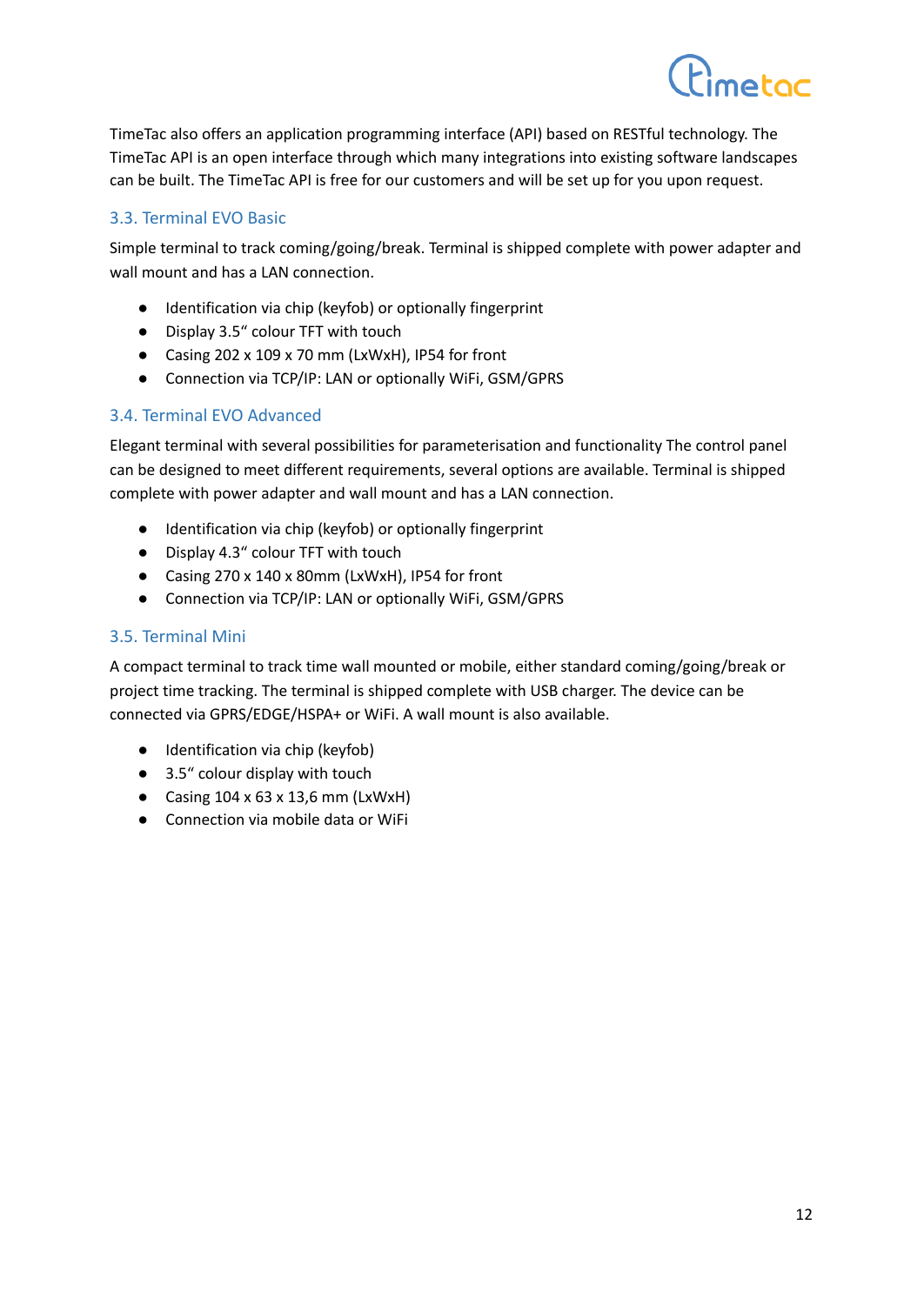# $P_{\text{matter}}$

## Appendix 2 - Service Level Agreement (SLA)

## 1. General

This SLA describes the services and availability of the user support as well as the services and availability in technical operation that the customer can expect during the contract term for the use of TimeTac.

## 2. Scope of User Support

The service provider undertakes the responsibility to provide the customer with support while using TimeTac. On behalf of the customer, there shall be defined a maximum of four persons that are entitled to raise a request for support. The following services can be expected by the customer during the contract term:

- Assistance in handling general system functionalities
- Assistance in managing users and their authorizations
- Assistance in analysing data (timestamps, leave requests etc. )
- Assistance with the quality assurance of recorded data
- Adjustments concerning the individual configuration (provided adjustments can be implemented with the aid of standard functions)

Other services, such as the maintenance of individual extensions of functions or APIs, are not included in the continuous support during the contract term.

Further excluded services from user support:

- Correction of errors that result from a way of using TimeTac that does not correspond to the advised manner of usage (as defined in the General Terms and Conditions, during trainings, in the knowledge base or other instructions by the provider)
- Unapproved adjustments of the configuration or the setup, conducted by the customer
- In the case of the customer hindering the provider from servicing the product
- Errors that were caused by other products than TimeTac
- Errors that were caused by the customer and/or result from adjusting, adding or deleting parts of the software or unapproved assignment of user authorizations

## 3. Ticketing and Service Hours

The provider supplies the customer with a support hotline as well as a support email address. All support requests and processes are recorded and handled in a ticketing system.

Support operates on work days: Monday to Friday 09:00-17:00 and Friday 09:00-13:00 (CET/CEST). Legal holidays in Austria are not considered work days.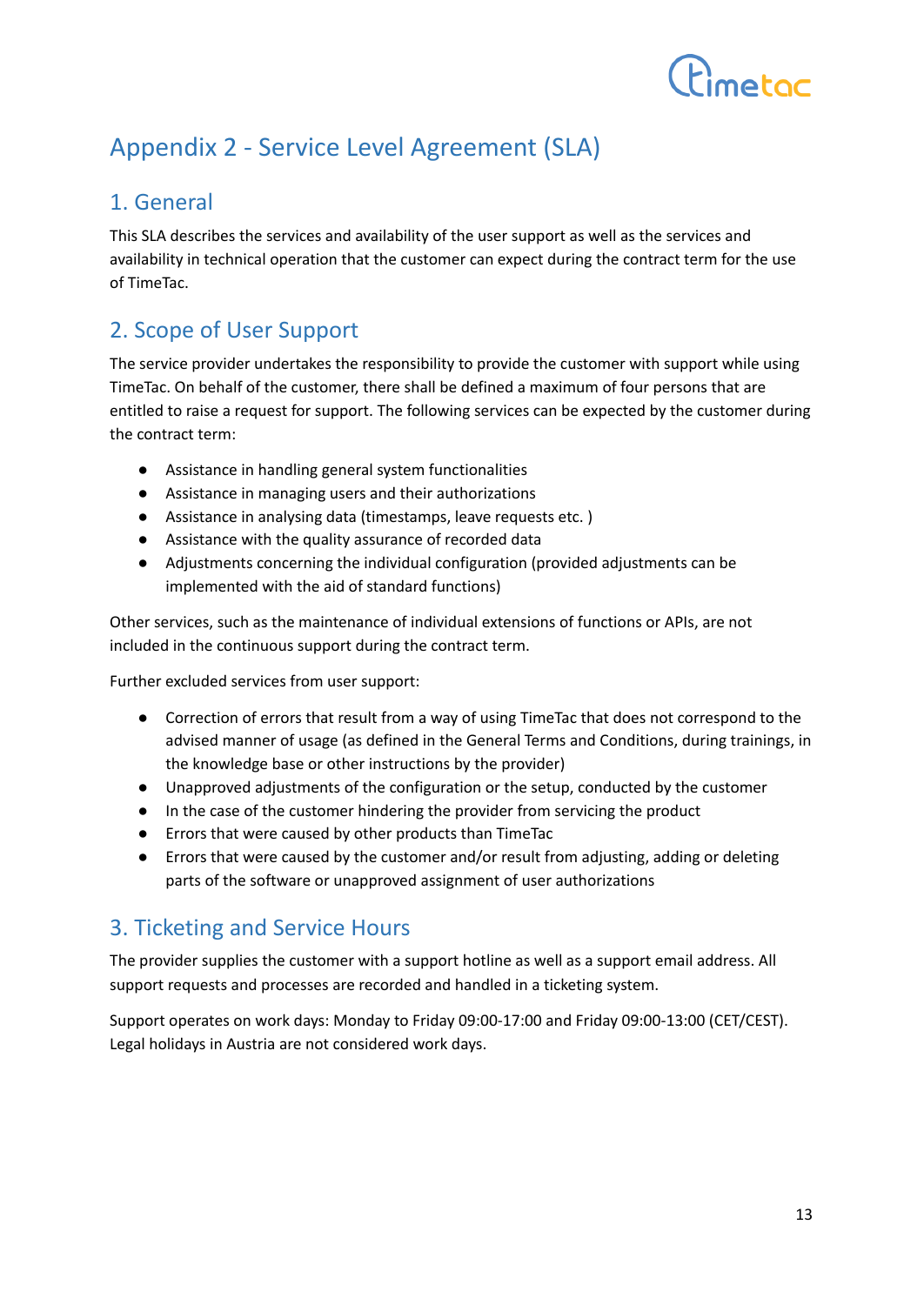

## 4. Response and Rectification Times

The following table gives an overview of the defined classifications that are conducted by the provider in case of an occurring error. The defined time spans are valid from the acknowledgement of the error on behalf of the provider.

The time spans to react or to rectify an error depend on the severity of the malfunction and are therefore prioritised:

| Classification         | Criterion                                                                 | Time to Response* | Time to Rectification*                  |
|------------------------|---------------------------------------------------------------------------|-------------------|-----------------------------------------|
| Level 1 (Critical)     | TimeTac is not<br>available                                               | Within 1 hour     | Within 6 hours                          |
| Level 2 (Medium)       | TimeTac is available,<br>but important<br>functions are limited<br>in use | Within 4 hours    | Within 7 work days                      |
| Level 3 (Non-critical) | TimeTac is available<br>but the usage is<br>slightly affected             | Within 24 hours   | According to<br>availability of updates |

\* These defined time spans refer to the previously mentioned support hours. The time that passes outside of these support hours pause reaction and correction time spans. The correction time span is also satisfied if the customer is provided with a reasonable workaround until a final solution can be presented.

Support requests without a relation to errors of the product itself are dealt with within 6 hours or within a maximum of 3 work days (during support hours), starting from the acknowledgement of the report.

## 5. Availability

The provider ensures an availability rate of 99.9% (an annual average) in which the service is not affected by any down times. Down time defines a time span in minutes that the service is affected by a malfunction corresponding to level 1 (Appendix 2 - Response and Rectification Times). In the case of the network operation or the network integrity being threatened, the provider in entitled to restrict the access to the service. Disturbances that are caused by following incidents are not considered as down times:

- The customer reports an error, although there is none
- Time spans that are used for maintenance work
- Errors that have no relationship to the responsibilities of the provider, such as disturbances caused by DoS-attacks, no connection to the datacenter caused by an unreliable internet connection of the customer